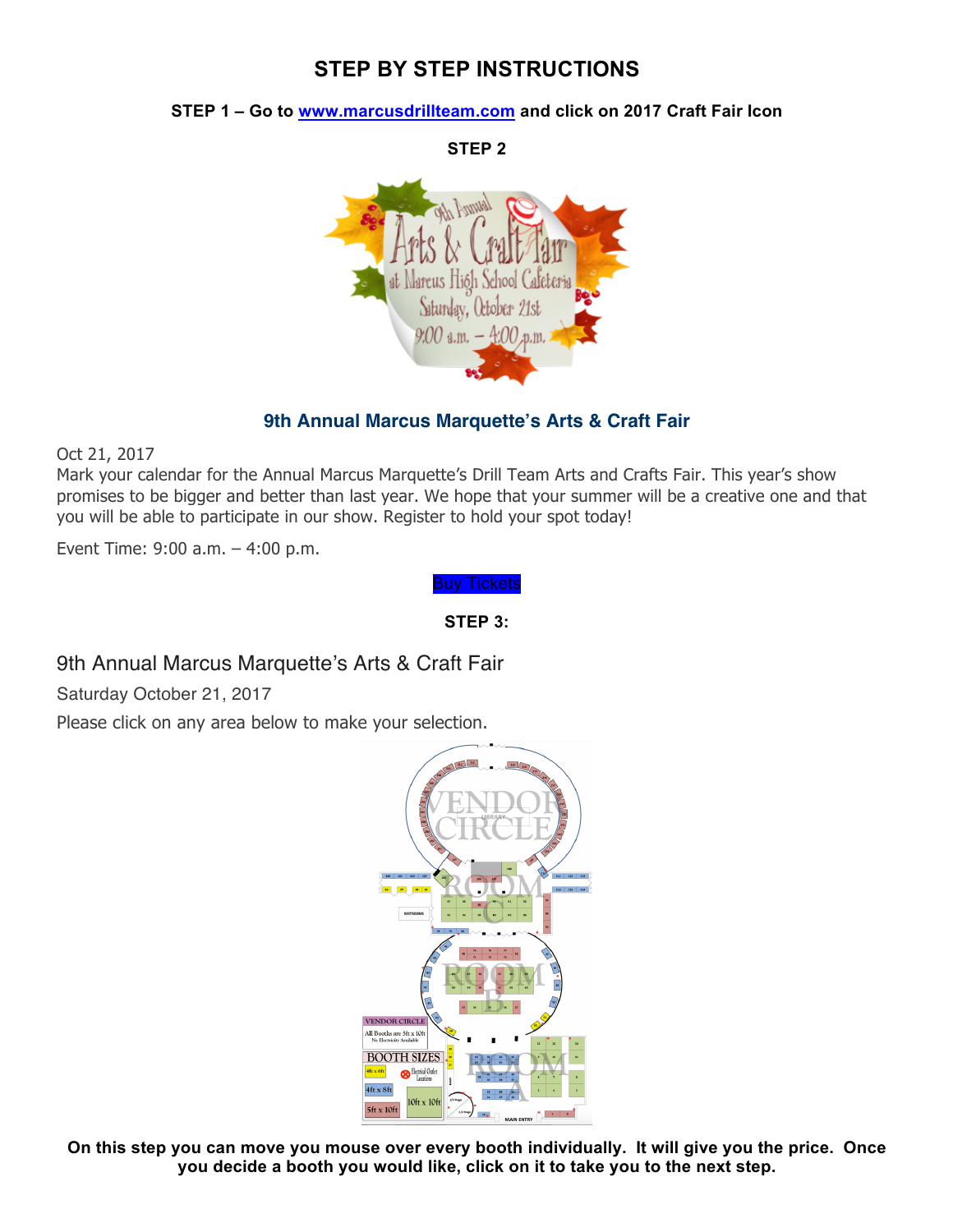|            | 9th Annual Marcus Marquette's Arts & Craft Fair, Sat - Oct 21, 2017 - 9:00am<br>Please hover over any box below to view details. Click to make your selection.     |  |
|------------|--------------------------------------------------------------------------------------------------------------------------------------------------------------------|--|
| Available  | Unavailable                                                                                                                                                        |  |
| Accessible | Obstructed View                                                                                                                                                    |  |
| Continue   |                                                                                                                                                                    |  |
|            | If the blank square shows available, select it and hit continue. If it shows (Unavailable), it is unavailable<br>and you need to go back and select another booth. |  |

9th Annual Marcus Marquette's Arts & Craft Fair Saturday October 21, 2017<br>
section **Section Booth Type** 1093485 Booth 109 1 Booth 109 1 Booth 109 1 Booth 5x10 Booth (Room C) - \$55.00 *Consider these additions to your order*: 4613 \$8.50 Boxed Lunch (select options) Business Name: Please provide a brief description of your merchandise: Did you have a booth at the 2016 Marquette Arts & Craft Fair? Select  $\blacksquare$ 

**STEP 5:**

Required fields marked with an asterisk

After clicking Continue, you have 7 minutes to complete your order. If your order requires payment, please have your credit card available before clicking Continue.

**Continue**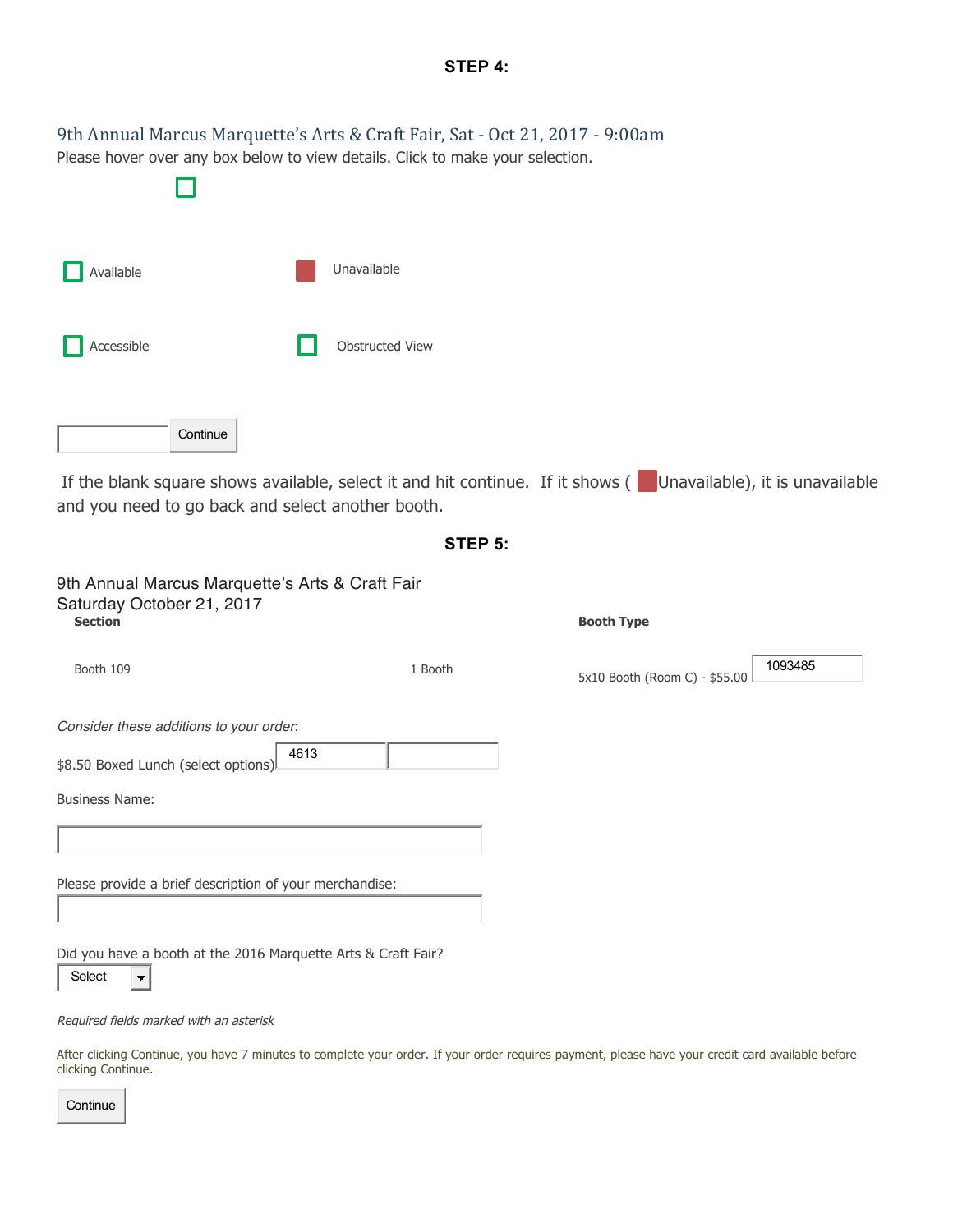Please make sure you selected the correct booth. Fill out your lunch order if you would like to order lunch from Which Wich. Fill in your business name and a brief description on your merchandise and click yes or no if you are returning from last year. Then hit continue.

#### **STEP 6:**

# **Total: \$55.00 QTY Price Description** 1 \$55.00 5x10 Booth (Room C) : 9th Annual Marcus Marquette's Arts & Craft Fair Saturday October 21, 2017 Booth 109 1 Booth \$55.00 **SUBTOTAL \$55.00 TOTAL \$55.00**  ? o/mHw T1D6xXjjn<br>Required fields marked with an asterisk (). Orders are not final until you have clicked 'Confirm Order' below. **Salutation** First Name Last Name Email Email Confirmation Phone Company Name We accept the following cards: **VISA** Mastercard DISCOVER Credit Card Number CVV What's this? Expiration Date 6 - June  $-$  2017  $\blacksquare$ Billing Address (as shown on credit card statement) Address Apt or Suite **City** United States $\left| \cdot \right|$ **Country**